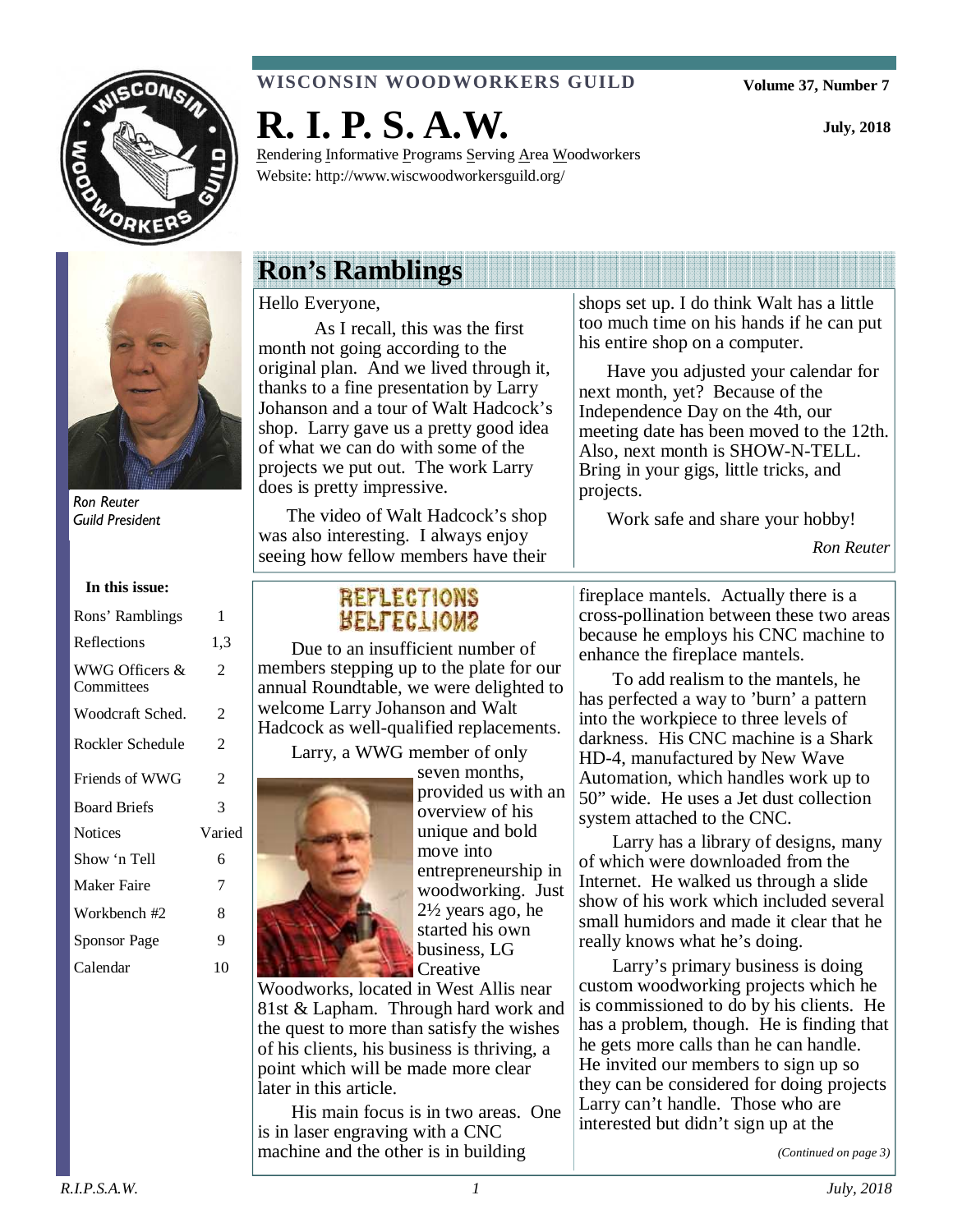|  |                                                                                                                                                                                | <b>WWG Officers &amp; Directors</b>                               | <b>Rockler Class Schedule - Tuition assessed</b>                                              |
|--|--------------------------------------------------------------------------------------------------------------------------------------------------------------------------------|-------------------------------------------------------------------|-----------------------------------------------------------------------------------------------|
|  | <b>President</b>                                                                                                                                                               | 262/784-5877<br><b>Ron Reuter</b>                                 | Turn a Wooden Manhatten Pen, Gary Datka, Sat, July                                            |
|  |                                                                                                                                                                                | ronbo439@yahoo.com                                                | $19^{th}$ , 5 PM - 7 PM                                                                       |
|  | <b>Vice President Greg Waldo</b>                                                                                                                                               | 414/769-1553<br>Waldog1050@sbcglobal.net                          | Beginners Bowl Class, Gary Datka, Tue, July 24 <sup>th</sup> , 9<br>$AM - 2 PM$               |
|  | <b>Treasurer</b>                                                                                                                                                               | <b>Andy Wagner</b><br>414/327-7505                                | Beginners Bowl Class, Gary Datka, Sat, July 28 <sup>th</sup> , 9                              |
|  |                                                                                                                                                                                | yxandy2001@sbcglobal.net                                          | $AM - 2 PM$                                                                                   |
|  | <b>Secretary</b>                                                                                                                                                               | Jack Zbiegien, Sr.<br>262/483-8522                                | <b>Rockler Demonstrations</b>                                                                 |
|  |                                                                                                                                                                                | zbiegien@zbie.com                                                 | Wood Turning Techniques, July 7 <sup>th</sup> , 11 AM                                         |
|  | <b>Membership</b><br><b>Director</b>                                                                                                                                           | <b>Ron Pederson</b><br>262/442-4089<br>rpederson9561@gmailcom     | Bandsaw Techniques, July 14th, 11AM                                                           |
|  | Program                                                                                                                                                                        | <b>Jay Pilling</b><br>414/425-5692                                | Cabinet Construction Techniques, July 21 <sup>st</sup> , 11AM                                 |
|  | <b>Director</b>                                                                                                                                                                | Jaypilling537@gmail.com                                           | Spray Finishing Techniques, July 28 <sup>th</sup> , 11AM                                      |
|  | <b>WWG Committees</b>                                                                                                                                                          |                                                                   | All Rockler classes and demos are held at Rockler                                             |
|  | <b>Audio/Video</b>                                                                                                                                                             | <b>Jerry Anson</b><br>414/453-4537                                | Woodworking & Hardware, 1725 S 108th St., West                                                |
|  |                                                                                                                                                                                | janson@wi.rr.com                                                  | Allis. For further details, call them at 414-774-1882.                                        |
|  |                                                                                                                                                                                | 262/865-8512<br><b>Tom Hipsak</b><br>thipsak $@$ wi.rr.com        | <b>Woodcraft Class Schedule - Tuition assessed</b>                                            |
|  | <b>Publications</b>                                                                                                                                                            | Leila Crandall-Frink 414/453-4118                                 | Introduction to Wood Turning, Marv Bollman, Sun,                                              |
|  |                                                                                                                                                                                | leila.frink@gmail.com                                             | July 8 <sup>th</sup> , 10 AM to 4 PM                                                          |
|  |                                                                                                                                                                                | <b>Don Doss</b><br>414/281-2854                                   | Half-Blind Dovetails for beginners with the Porter                                            |
|  |                                                                                                                                                                                | FourPartHarmony@att.net<br>414/852-1498<br><b>Dave Drickhamer</b> | Cable 4210 Dovetail Jig, Chris Kraemer, Tue, July<br>$10^{th}$ , 6 PM to 9 PM                 |
|  |                                                                                                                                                                                | dldrick@gmail.com                                                 | Woodworking for Women, Dan McClanahan, Thurs,                                                 |
|  |                                                                                                                                                                                | <b>Greg Wernisch</b><br>847/845-8987                              | July 12 <sup>th</sup> , 5-9 PM                                                                |
|  |                                                                                                                                                                                | gwernisch@ctkcp.com                                               | Leigh Box Joint & Beehive Jig, Chris Kraemer, Mon,<br>July $16^{\text{th}}$ , 6 PM - 9 PM     |
|  | <b>Raffles</b>                                                                                                                                                                 | <b>Jim Schlarb</b><br>262/968-4830                                | Woodworking Fundamentals, Chris Kraemer,                                                      |
|  | <b>Toy Chairman Norm Lange</b>                                                                                                                                                 | 920/474-7183<br>glfinman@mailbox.org                              | Part 1: Tue, July $17th$ , 6 PM - 9 PM                                                        |
|  | Webmaster                                                                                                                                                                      | <b>Dave Steingart</b><br>414/688-7078                             | Part 2: Tue, July 24 <sup>th</sup> , 6 PM - 9 PM                                              |
|  |                                                                                                                                                                                | dasteingart@yahoo.com                                             | Introduction to Wood Preparation, Dan McClanahan,<br>Thurs, July $19^{th}$ , 6 PM - $9$ PM    |
|  | Librarian                                                                                                                                                                      | <b>Chris Reuter</b><br>414/688-7078<br>ronbo439@yahoo.com         | Introduction to the Scroll Saw, Dave Hansen, Fri, July                                        |
|  |                                                                                                                                                                                |                                                                   | $20^{th}$ , 5 PM - 7 PM                                                                       |
|  |                                                                                                                                                                                | <b>Woodcraft Demonstrations</b>                                   | Introduction to Bowl Turning, Marv Bollman, Sun,<br>July 22 <sup>nd</sup> , 10 AM - 4 PM      |
|  |                                                                                                                                                                                | FESTOOL Domino: Cut precise, smooth-sided                         | Turn an Arete Rollerball Pen, Chris Kraemer, Mon,                                             |
|  | mortises, Saturday July 14 <sup>th</sup> , 1 PM                                                                                                                                |                                                                   | July $23^{\text{rd}}$ , 6 PM - 9 PM                                                           |
|  | Workbench & Work Holding Solutions, Saturday                                                                                                                                   |                                                                   | Introduction to the Shark HD4 CNC Machine, Randy                                              |
|  | July $21st$ , 1 PM                                                                                                                                                             |                                                                   | Pallister, Thurs, July 26 <sup>th</sup> , 6 PM - 9 PM                                         |
|  | All Woodcraft classes and demonstrations are held at<br>Woodcraft of Milwaukee: 14115 W. Greenfield Ave.,<br>New Berlin. For further details, call them at 262-765<br>$-6770.$ |                                                                   | Hand Tool Sharpening, Kevin Seigworth, Sat, July<br>$28th$ , 9:30 AM - 12:30 PM               |
|  |                                                                                                                                                                                |                                                                   | Basic Cabinet Construction, Chris Kraemer                                                     |
|  |                                                                                                                                                                                |                                                                   | Part 1: Tue, July $31st$ , 6 PM - 9 PM                                                        |
|  |                                                                                                                                                                                |                                                                   | Parts 2-5: Each Tuesday in August, 6 PM - 9 PM                                                |
|  |                                                                                                                                                                                | <b>Friends of the Wisconsin Woodworkers Guild</b>                 | Woodcraft, 14115 W. Greenfield Ave., New Berlin,<br>WI 53151, Phone: (262) 785-6770           |
|  | Homestead Finishing Products, Cleveland, OH (216)<br>631-5309 www.homesteadfinishing.com                                                                                       |                                                                   | <b>Woodline USA</b> (800) 472-6950                                                            |
|  | Rockler's (The Woodworker's Store) 1725 S 108th                                                                                                                                |                                                                   | <b>MEMBER BENEFIT:</b>                                                                        |
|  | St, West Allis, (414) 774-1882                                                                                                                                                 |                                                                   | Show your Guild Membership Card and enjoy a                                                   |
|  | Neu's Hardware Tools Paint, N95W16915 Falls                                                                                                                                    |                                                                   | 10% discount on many items at Rockler's,<br><b>Woodcraft and Woodline. Contact stores for</b> |
|  | Parkway, Menomonee Falls, WI 53051, Phone: 262-<br>251-6550                                                                                                                    |                                                                   | details.                                                                                      |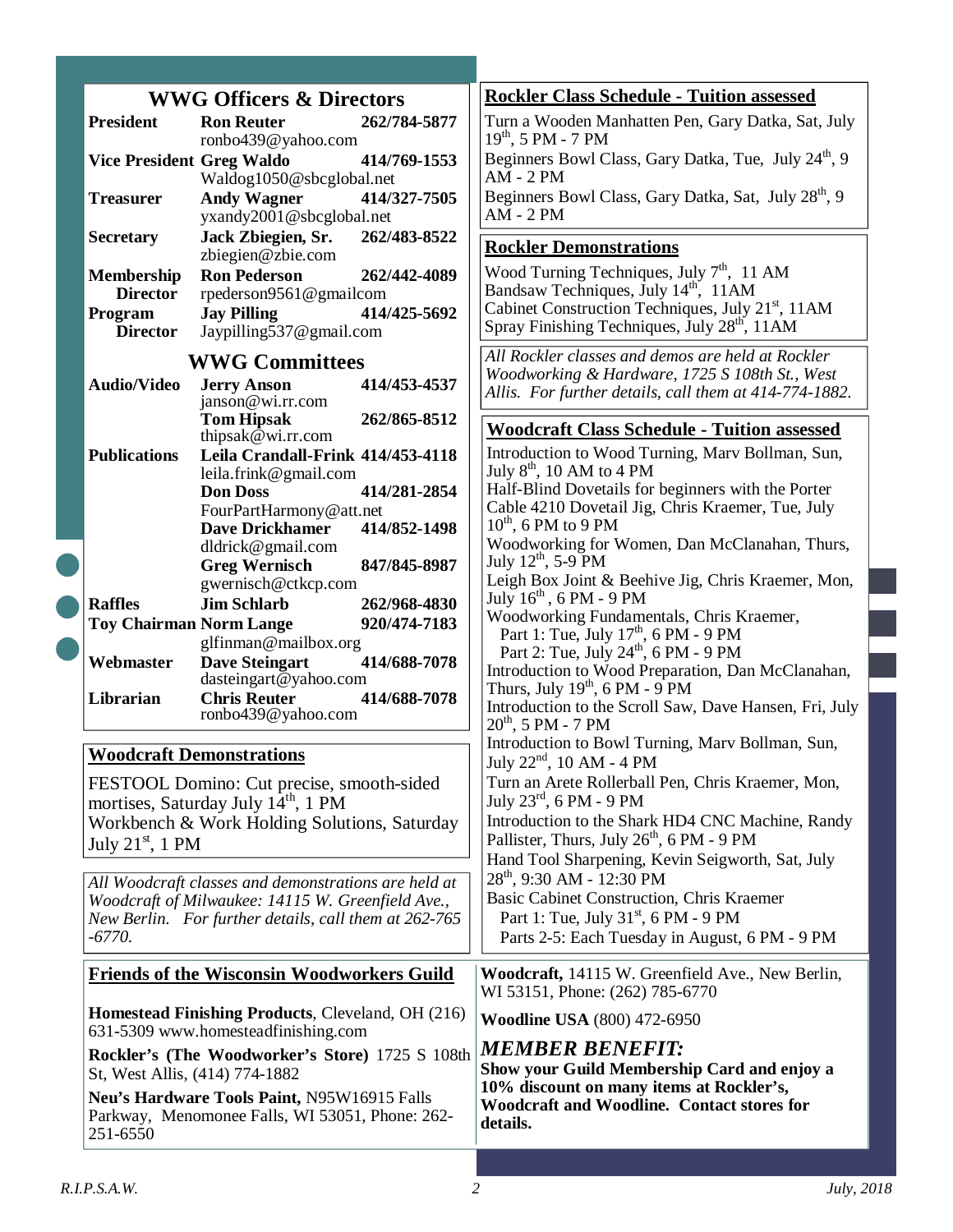### **Wisconsin Woodworkers' Guild Board Meeting Notes**

*May 31, 2018* 

Guild Meeting Room, Woodcraft Basement, 6:30 pm start.

**ATTENDEES**: Ron Reuter, Greg Waldo, Andy Wagner, Ron Pederson, Don Doss, Jerry Anson, Tom Masnica, Jack Zbiegien, Sr., Justin Gasal

**TREASURY**: \$8,162.05 balance as of 05-31-18.

**MEMBERSHIP**: There were 57 members present at the 05-03-18 meeting. Current membership stands at 121.

**NOTES**: The Board was updated on the meeting that took place May 26, 2018 between Guild, MAWT, and Saturday Wood Turners representatives. The meeting was positive and demonstrated willingness of the Boards of these groups to develop methods of communication and cooperation for future activities. The next meeting will be August 25, 2018. The Workbench project and status was reviewed and will proceed. Possible future 'national speakers' with related workshops were reviewed.

*A reminder that all items for publication in* R.I.P.S.A.W. *should be sent to both Leila Crandall-Frink (leila.frink@gmail.com) and Don Doss (FourPartHarmony@att.net).* 

*You won't want to miss this September's presentation by Jerry Anson!*



#### *(Continued from page 1)*

meeting are invited to contact him.

Larry also invited members with items they have made to enter into a consignment relationship with him. These items could be added to his website under 'Products by Associates'. He handles the money and takes care of all communication with customers. If this is something you're interested in, you're encouraged to contact Larry at 414-443-5252. As his card (see page 9) says, *'One Call… Can Start it All!'*

After the break, we were treated to a video tour of Walt Hadcock's shop. As past-President of WWG, Walt led a team that resulted in moving our meeting place to Woodcraft after the rent at State Fair Park went through the roof.

Walt's shop is a 12' x 24' space in an 1860'svintage building in Mequon. He has separated his shop from the rest of the building with two tarps suspended from the ceiling and he heats the space so he can work in the shop year-round.

*Respectfully Submitted, Jack Zbiegien, Sr.*

#### **New RIPSAW feature coming soon!**

Since January 1st, Wisconsin Woodworkers Guild has welcomed 19 new members! It was suggested at the last Board meeting that we include a picture and a short bio on a few members each month in RIPSAW. With over 120 members, one bio a month would take over 10 years! Let's see if we can reduce that period by doing 3-4 each month. Pictures will be taken for future issues at the next few meetings. Bios can be either submitted by members, taken from member applications, or compiled by our editorial staff.

The shop is well-equipped with various power tools including a Shopsmith (which he uses primarily as a belt sander), an older 10" Craftsman tablesaw (built when Craftsman built tools to last), a 4" planer, and a sharpening station. For storage, he has re-purposed lateral file type drawers.

A most amazing organizational feature (and one which most woodworkers would be well-advised to do) is that he has created a grid of his shop floor plan on his computer. On the floor plan, he has located each of his shop's tools and materials so that he and others can locate everything.



Thanks so much to both Larry and Walt for your entertaining and thought-provoking presentations.

*Respectfully submitted, Greg Wernisch & Don Doss*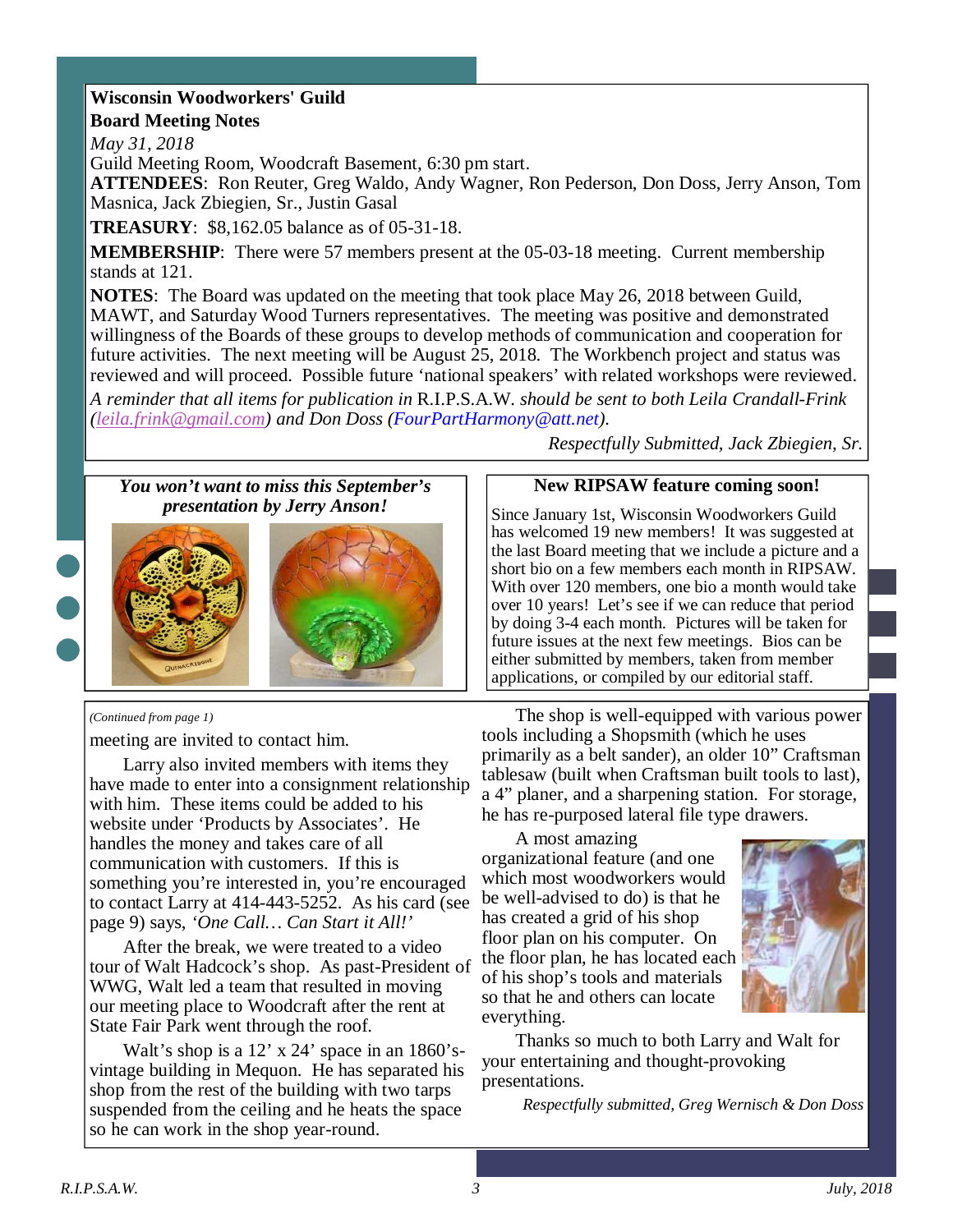### **Minutes of Interclub Meeting, May 26, 2018**

Guild meeting room, Woodcraft basement, 9:30 AM

**ATTENDEES:** Ron Rueter – Guild President and MAWT Member, Mike Figueira – Wisconsin Woodturners (Saturday Club) Member, Dave Drickhamer – Guild and MAWT Member, Don Doss – Guild Member, Tony Rozendaal – MAWT President. Chris Kraemer from Woodcraft was invited but had a conflict. The following items were discussed and/or acted upon:

- Shared equipment Representatives from each group to meet and inventory equipment to agree on ownership and storage location. This was last done by Sandy Sheahan in 2014.
- Calendar Tony Rozendaal to provide access to appropriate persons in each club to the Google Calendar. *(Consideration to be given to hang a hard copy of the calendar in the meeting room.)*
- Audio/Visual equipment Ron Reuter to clean out an existing junk (his word) cabinet and improve/install the lock on it. This cabinet to be for A/V and other items that are shared between all groups.
- Display Cabinets from Chris Kraemer Select and move display cabinets two for each club.
- Possibility of the installation of a countertop on top of base cabinets behind the lathe in the front of the meeting area – would require movement (raising) of the electrical conduit and outlets
- Schedule a work session where Chris K can be in attendance, to clean up displays near south sump pump.
- MAWT Move Photography Table this was completed after the meeting
- Scrap CRT TVs not in use. *(This should probably be discussed in the respective clubs' board meetings.)*

**A proposal was made** that all (some of?) the TVs and the screen be replaced with two 65-inch LCD displays. The request is that this will be discussed at the board meetings and representatives to come back with the thoughts of the various clubs.

Next Meeting to be held August 25th.

*Respectfully submitted, Tony Rozendaal, MAWT President (Edited to fit space available)* 

## **SILENT AUCTION**

Be sure to check out all the new treasures Jim has put out for July. Going, going, GONE!!

Items in the auction are donated by members and friends of the Guild. Smaller items can be brought in; items too large to bring in will have a picture and detailed description.

Bidding is open to members and non-members. Items will be awarded to the highest bidder. Any donated item that doesn't receive bids by break-time of the second meeting will either be moved to the monthly raffle program or returned to the donor.

Proceeds from the auction go directly to the Guild to help cover the cost of educational activities such as workshops, seminars, lectures and exhibits.

# **LOCAL WORKSHOP TOURS CONTINUING**

Wisconsin Woodworkers Guild is continuing to tour member's woodworking shops. Thanks to Jim Matthew for stepping up to do the video recording and to Jay Pilling for organizing everything. Currently, Jay has five of our members who have already had their shops toured.

Recordings of the tours will be shown at upcoming WWG meetings. The first recording was of Jim Schlab's shop which was shown at our January meeting. These presentations will be using a format that will allow questions from the audience during the playback. If necessary, the playback will be stopped to address questions.

For security reasons, recordings will NOT be made part of anything that goes outside the Guild. That limitation is specifically directed at any possibility of it going on the Internet. It won't!!

Touring of club-member workshops have been suggested by many members. Thanks to the number of members who have volunteered their shops for touring, it is conceivable that this will be an ongoing project. Tours of a few workshops might take place each year during the spring through fall timeframe and then shown at a January, February or March meeting. Although seeing a shop that is impeccably appointed will likely be of interest, the primary goal is to provide insight so that our members who may have limited space and/or limited resources can discover ways they can enjoy this wonderful hobby within their limitations. If you have any suggestions, please talk to Jay.

*Respectfully, Your Board of Directors*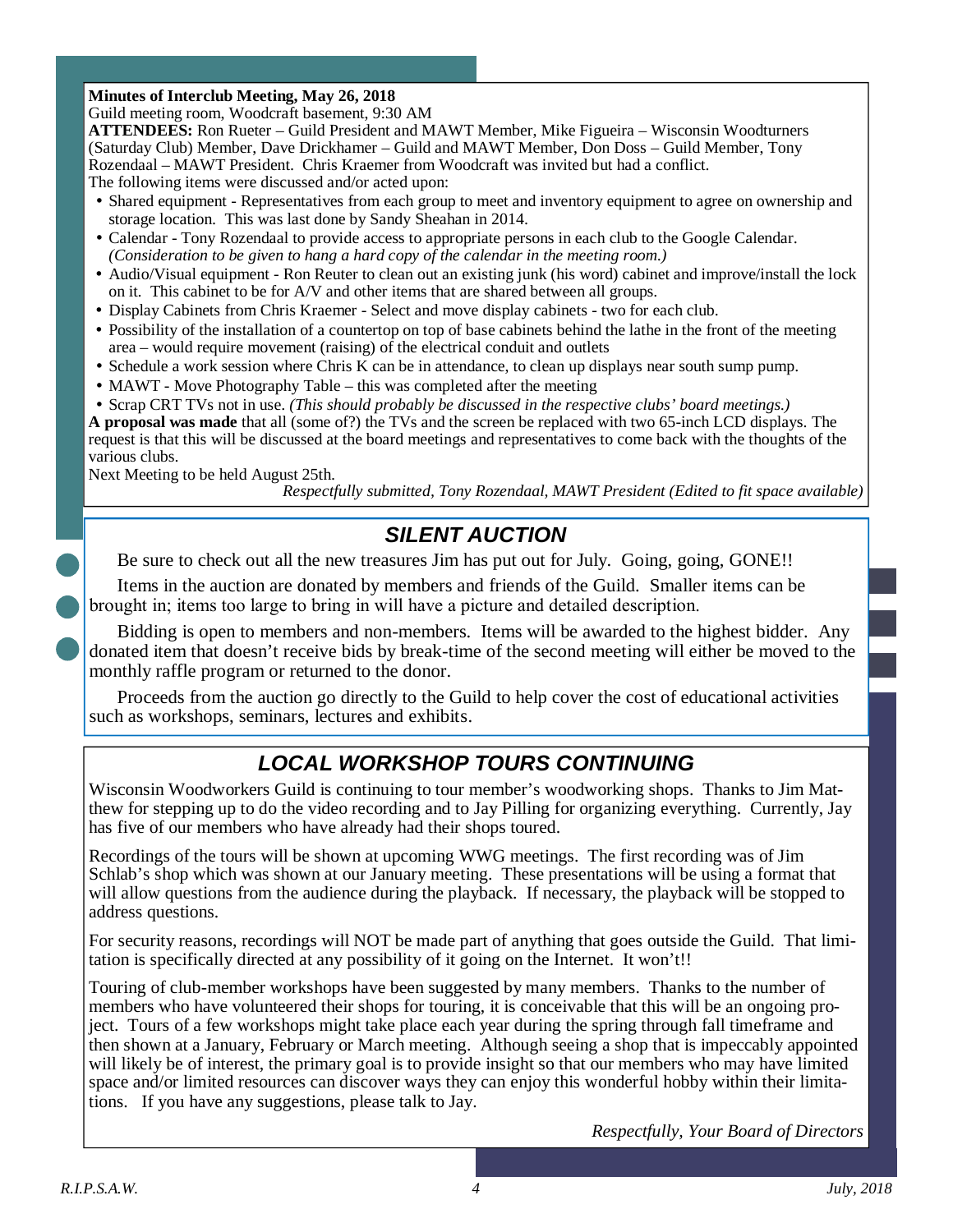| <b>WWG Winners, May 2018 Meeting</b> |  |
|--------------------------------------|--|
|--------------------------------------|--|

| Door prize winners :          | Carl Brust, Darren         |
|-------------------------------|----------------------------|
| Jennifer Cooksey, Joe         | Cooksey, Joe Eberle, Lyle  |
| Keehan, Bob Merner, Dan       | Morrison and Richard       |
| Stege and Carl Szopinski.     | Stefanowski.               |
| Happy Shopping folks!         | Congratulations to all the |
| <b>Raffle prizes winners:</b> | winners!                   |

#### **For sale items are now on WWG Website**

Please check out our 'For Sale' page(s) on the WWG Website which is updated regularly. Go to http:// wiscwoodworkersguild.org/ForSaleETC.html. Listings are screened for interest to our members. However, WWG is not responsible for the accuracy of the listings or for the quality of the products. Caveat emptor - "Let the buyer beware".

*Dave Steingart, Webmaster* 

#### **Woodworking Clubs in Wisconsin and Northern Illinois**

- Badger Woodturners Club, Madison; First Tuesday of each month, 6:30pm. badgerwoodturners.org
- Blackhawk Carving Club, Wednesdays, 8:30 11am, Ken-Rock Community Center, 3218 11th St., Rockford, IL http://blackhawkcarving.com
- Capital Area Carvers, Madison, WI; Second Tuesday of each month, 7pm. capitalareacarversofwisconsin.org
- DuPage Woodworkers, Glen Ellyn, IL, Fourth Wednesday each month except July, 7pm. dupagewoodworkers.com.
- Fox Valley Woodworking Club, Batavia, IL; First Tuesday of each month, 7:30pm; fvwwc.org
- Kettle Karvers Club, Plymouth, WI; First Wednesday each month, 6:30pm, Generations, 1500 Douglas Dr., in the Masters Gallery Foods room, Plymouth, WI. See website for other dates and times. kettlekarvers.org
- Lake Country Carvers, Oconomowoc, WI; monthly, second Thurs. 5:30pm; Ray Burow, 920-474-4075
- MAD Woodworkers, Monona, WI; Third Wednesday of each month, 6:30pm; madwoodworkers@yahoogroup.com
- Mid-Wisconsin Chippers, Neenah, WI. First Sunday each month 1:30pm; mwchippers@gmail.com
- Milwaukee Area Woodturners (MAWt), metro-Milwaukee, WI. First Monday each month 6:30pm, Woodcraft of Milwaukee; mawturners.com
- Northeast Wisconsin Woodturners, Neenah, WI; Second Saturday, Sept. thru June, 9am. NEWWoodturners.org
- Northeastern Wisconsin Woodworkers Guild, Green Bay. Third Wednesday each month, 7pm. newwg.org.
- River Bend Carving Club, Racine, WI. First & third Saturdays of the month, 9:30 11:30 am. \$3/student, 3600 N. Green Bay Rd., Racine. www.riverbendracine.org
- Rock River Valley Carvers, Janesville; First Thursday of each month, 7pm; rockrivervalleycarvers.com
- West Allis Woodworkers Club, West Allis, WI. Art Kastner, President at 414-476-9902
- International Association of Penturners (IAP), Wisconsin Chapter, meets as needed at Woodcraft of Milwaukee, Lower Level; penturners.org
- Wilson Park Woodcarvers & Woodburners, Milwaukee, Wednesdays, 8:30am Noon, Wilson Park Senior Center, 2601 W. Howard Ave., Ed Thomas, 414-427-8256
- Wisconsin River Woodcarvers, Stevens Point, 1st & 3rd Tuesdays of each month, 6pm 9pm, The Lincoln Center, 1519 Water St. www.wisconsinriverwoodcarvers.org
- Wisconsin River Woodcarvers, Wisconsin Rapids, Wednesdays, 6pm 9pm, First Congregational Church, 311 2nd St. South www.wisconsinriverwoodcarvers.org
- Wisconsin Valley Woodturners, Wausau, WI; First Thursday of each month, 7pm. wisconsinvalleywoodturners.org
- Wisconsin Wood Turner (WWT), AAW Member, Eric Meigs, President, wisconsinwoodturner.com, First Saturday each month, 9am, Woodcraft of Milwaukee, Lower Level.

The accuracy of the above information is not guaranteed. If you would like to attend a meeting, be sure to use the contact information and get confirmation. Also, if you spot any errors or changes, please send corrections to Don Doss at FourPartHarmony@att.net. Thank you!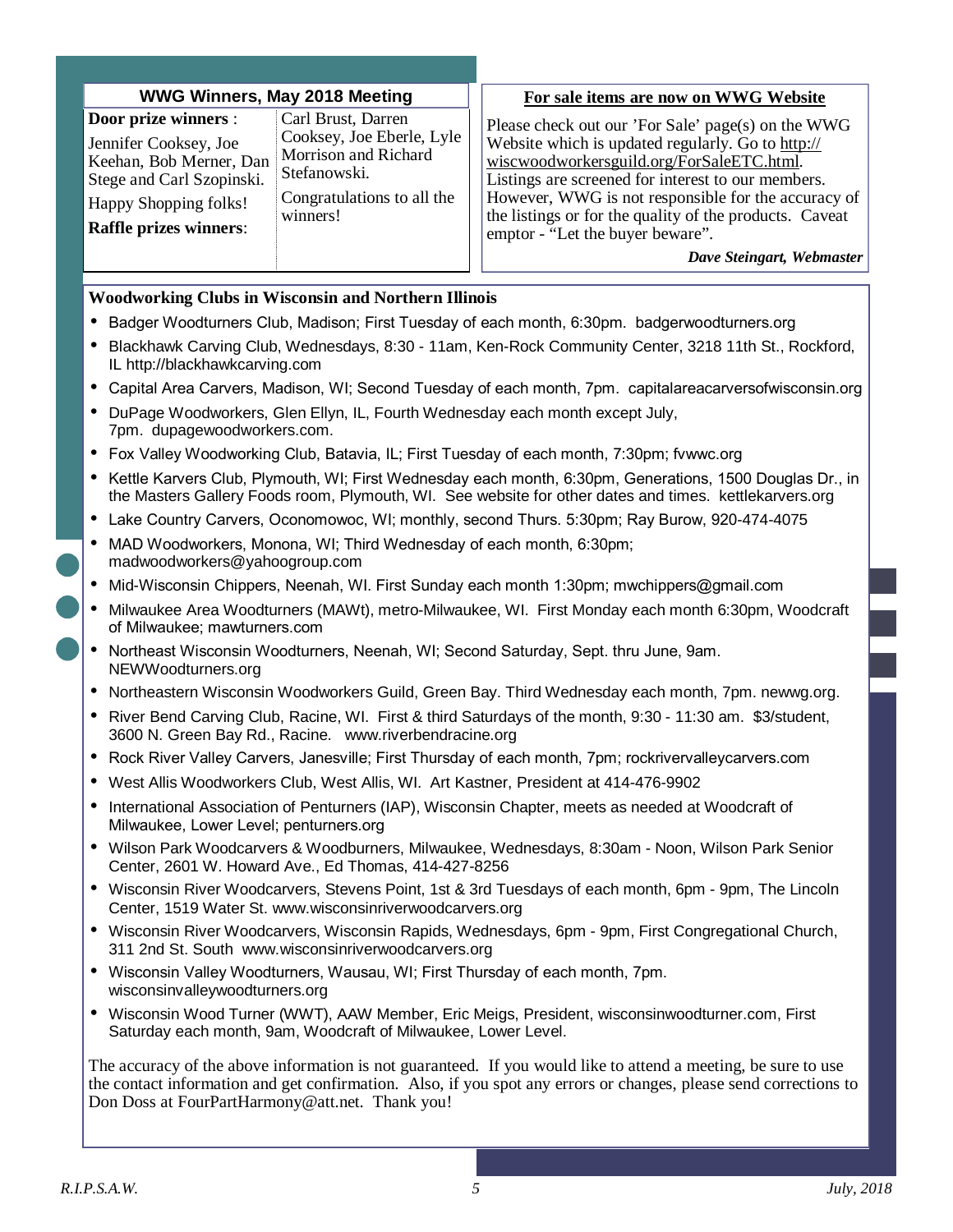### **JUNE SHOW & TELL**



Have you ever found yourself being frustrated by the dust collection on your bandsaw? Dave McBride decided enough is enough. He has a 25-year-old Delta 14" bandsaw with an enclosed base. It came with what Delta thought was a workable dust collection chute under the table. It never caught much dust and its size required a hose to be attached with duct tape. If you're experiencing this dilemma, go to Rob Cosman's video on YouTube, https://www.youtube.com/ watch?v=Ut tqnqrRww. Dave followed the easy directions, connected it to his Dust Deputy and his dust collection problem is history!



Jim Schlarb got a new toy! He procured a metal lathe and proceeded to use it to create a wooden vise. Yep, a wooden vise! Seems his new lathe can't tell the difference between cutting wood or cutting metal! Actually, having witnessed machinists cutting threads on a metal lathe, its a walk in the park compared with doing it on a wood lathe. Nice design on the front, too, Jim!



#### **New members since January 1, 2018**

George Cassidy Darren & Jennifer Cooksey Joe Eberle Colton Grebe Theodore Hahn

Tery Heidmann Michael Holmes Joe Keehan Gerald Koenig Randall Kopplin Peter Laing Clifford Mitchell

Steve Miszewski Kris Nesbit Tim Reidy Mark Scott Josie Studebaker Gordon Vetting

#### **FROM THE LIBRARY**

Members are reminded that there is a due date on books borrowed from the library. Some of our books have been out for several months. If you are still reading them, just stop by and let me know you still want them. If you're not sure you have one out, check with me. Keep in mind, someone else may be looking for that book.

A new design is being considered for storing our library inventory. Once approved, we'll be looking for help to build them (hint, hint!).

*Chris Reuter, Librarian* 





Lyle Morrison again demonstrated his ability to come up with the most unusual. His latest was Sound Boards. Ok, they didn't make a sound until they were spun at very high speed.

### **Go for the guild**

*In last month's "News & Views' column, Tim Snyder's advice to Erasmo Calderon about getting started in woodworking was dead on, but I believe he overlooked a valuable resource: local woodworking guilds. Despite what the name suggests, "guild" is usually synonymous with "club". Most of these groups accept woodworkers regardless of skill level.* 

*I've found the exchange of information and guidance to be invaluable, and I enjoy the camaraderie. If you can't find a group online, check with your Woodcraft store. Many*  stores invite a local guild to meet in the building; some even *offer discounts for guild members.* 

*-Andy, via e-mail* 

#### **Consulting editor Tim Snyder replies:**

Thanks for providing this additional advice and encouragement, Andy. Getting together with other woodworkers is especially gratifying because you don't just enjoy the good fellowship. There's always the opportunity to learn something new.

-*Woodcraft Magazine, April/May 2018* 

**And all the WWG members stood and said, "AMEN!!"** 

**The above appeared in last month's RIPSAW and bears repeating. WWG provides good fellowship,** 

**opportunities to learn something new, and a whole lot more. Most of this 'more' comes from our leadership listening and reacting to ideas, comments and criticisms from the membership. I'm proud to be a member of WWG.** 

*Don Doss, Editor*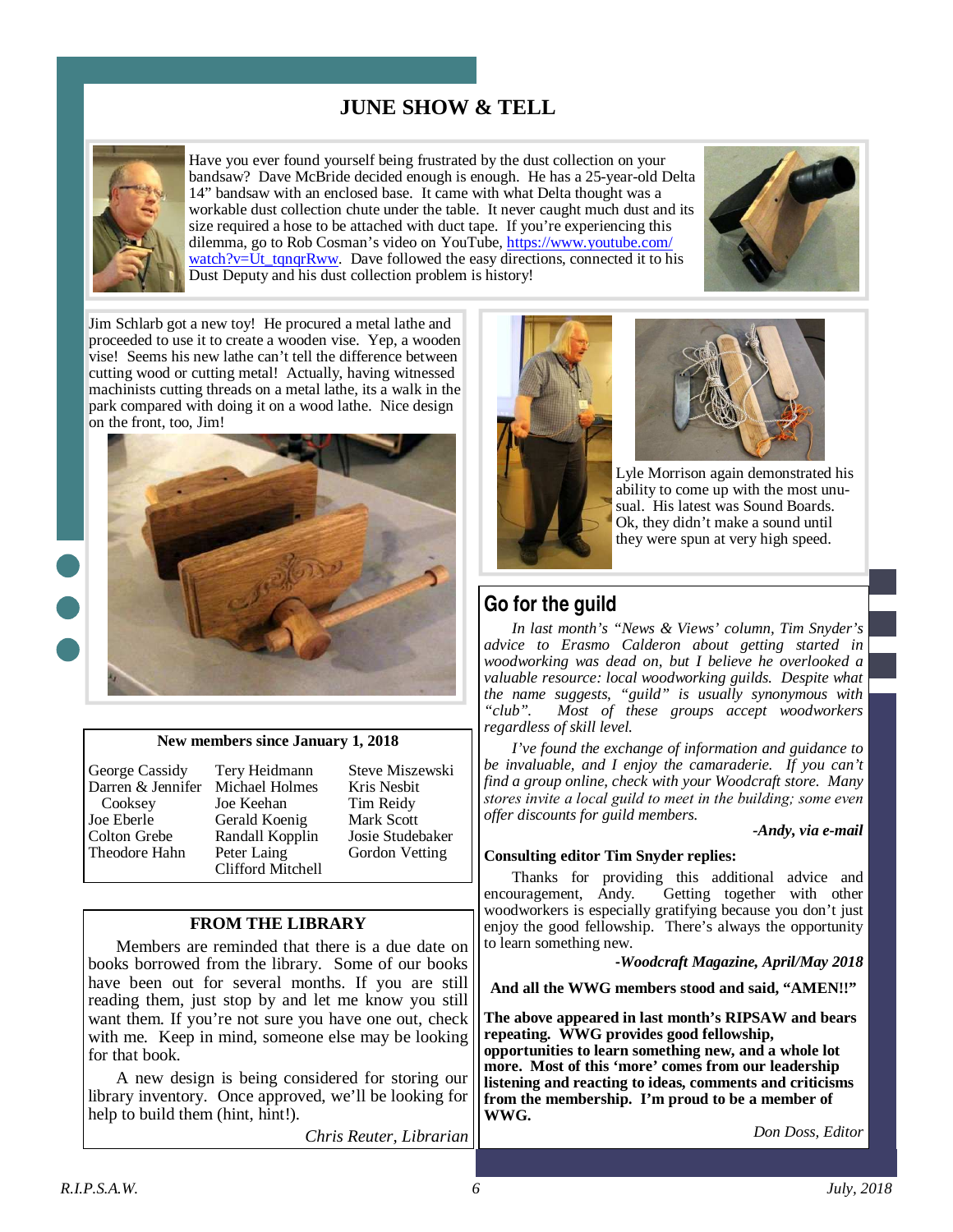### **THANKS . . .**

 Jay Pilling, Andy Wagner and Jack Zbiegien, Sr., extend their appreciation for the thoughts and prayers of our members as each of them have been battling through medical issues. If you or another member have medical issues, please inform the editorial staff.

*Ron Reuter* 

### *CALLING ALL WOULD-BE JOURNALISTS*

*Leila and I continue to be amazed at the talented journalists in our Guild, including Ron & Chris Reuter, Jay Pilling, Greg Wernisch, Jack Zibegien, Sr. and Dave Steingart. Do you have something you'd like to share with your fellow members, or* 

*would you like to do the Reflections and/or the Show 'n Tell articles for a month? If so, contact either Leila Crandall-Frink (leila.frink@ gmail.com) or Don Doss (FourPartHarmony@ att.net). E-mail is preferred. However you can also submit your printed or hand-written copy to either of us at a meeting.* 

*FREE LISTING!*  Does your club have a special event coming up in Wisconsin or northern Illinois? If so, let us know! Send the announcement by e-mail to both Leila Crandall-Frink at leila.frink@gmail.com and Don Doss at fourpartharmo-

We reserve the right to edit what you provide but we'll clear it with you before going to 'press' to be sure it includes



ny@att.net.

all pertinent details.



Maker Faire Milwaukee will take place at State Fair Park's Exposition Center on Saturday, September 29th, 10am -7pm and on Sunday, September 30th, 10am-5pm. While admission to Maker Faire Milwaukee is **FREE**, **wristbands are required for entrance**.

Maker Faire is a gathering of fascinating, curious people who enjoy learning and who love sharing what they can do. From engineers to artists to scientists to crafters, Maker Faire is a venue for these "makers" to show hobbies, experiments, projects. We call it the Greatest Show (& Tell) on Earth - a family-friendly showcase of invention, creativity, and resourcefulness. Glimpse the future and get inspired!

Maker Faire showcases the "maker movement," a growing global community of do-it-yourselfers that is pushing the boundaries of creativity, product development and manufacturing through technology and innovation.

**Call for Makers is now open!** It closes August 1st so get your applications in **NOW!** The Call for Makers application includes information for individuals and groups who want to exhibit, present a topic or workshop, or participate in one of our many events.

Exhibitors with business goals are asked to help defray the costs of producing the Faire. Exhibit fees are based on the exhibitors' marketing and sales plans, the size and tax status of the organization, space needed and other information. We offer special opportunities for non-profits, small companies, start-ups, and work with all organizations on a case-by-case basis to help bring projects to the Faire.

Makers who attend only to share their work – DIY projects, skills, demonstrations are not asked to pay an exhibit fee. You will be provided with exhibit space, one table, two chairs and power, if needed. Marketing a product or service is prohibited. Makerspaces and hackerspaces will also receive **FREE** exhibit space at Maker Faire Milwaukee.

For all the details, go to https://milwaukee.makerfaire.com/call-for-makers/.

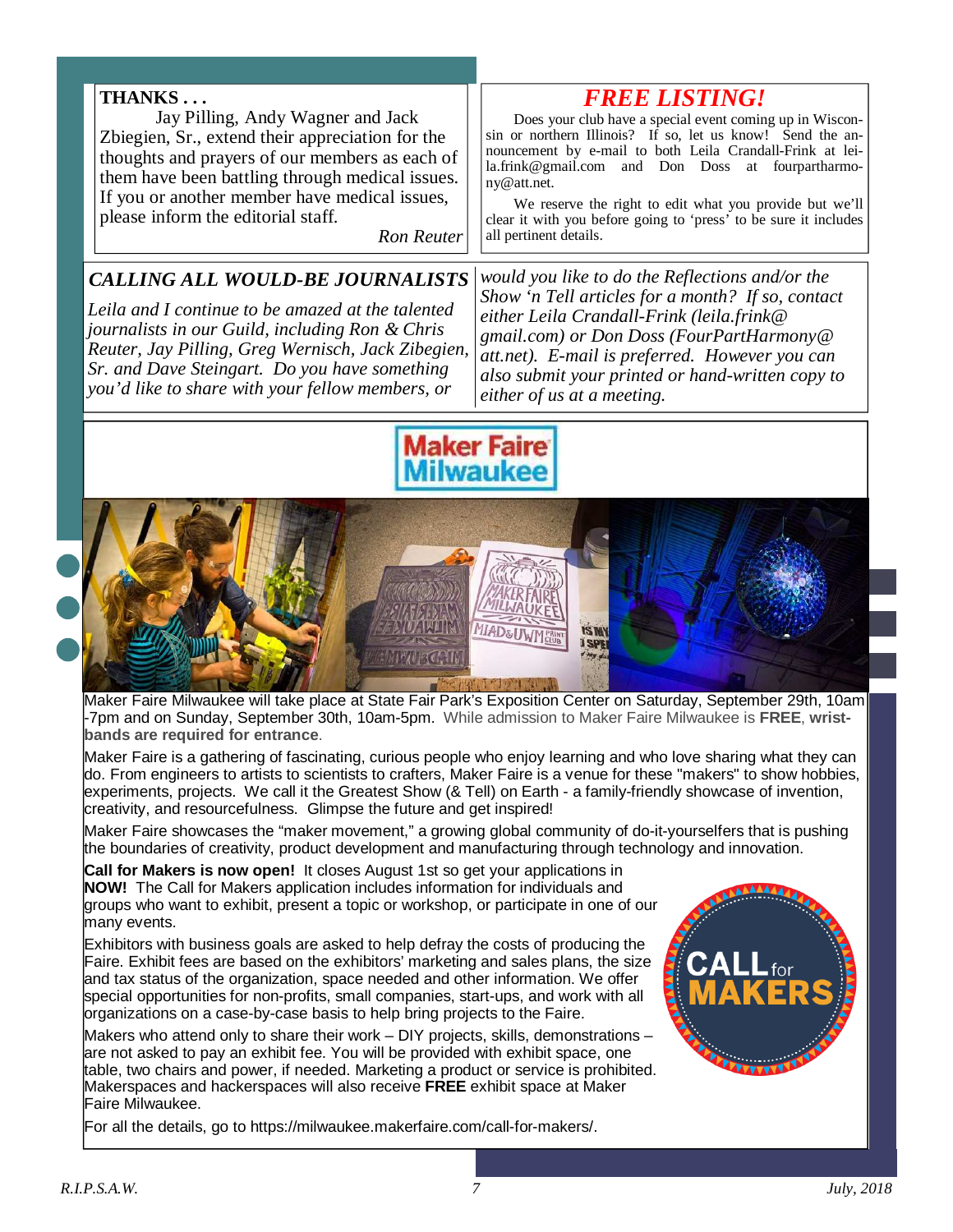# *WORKBENCH WORKSHOP #2*

On Saturday, June 23rd, nine WWG members participated in Workbench Workshop #2: Bruce Everard, Jim Kees, Tom Masnica, Ron Pederson, Mike Prebish, Paul Prondzinski, Ron Reuter, Greg Wernisch and Jack Zbiegien, Sr.

The objective of the day was to laminate boards to create the benchtops. To prepare the boards for laminating, they needed to be sized using the tablesaw, the miter saw and finally the jointer-planer. To prepare the team, the attendees were given a lesson and demonstration on the correct and safe operation of the power equipment to be used. They then applied the lessons learned with guidance from the teaching team. The teaching team had Jack Zbiegien, Sr. on the miter saw, Ron Reuter on the table saw, and Ron Pederson on the jointer-planer. The team was also briefed on glue selection, proper application, open and working time,

and clamping pressure.

Then it was off to work. Ron Pederson led the process of laying out the rough stock out to get maximum usable wood, and then the boards were sized using the miter and table saws. The boards were then run through the jointerplaner to remove imperfections and get them down to the right thickness. They were then brought down to the lower level where everyone pitched in to the laminating process.

In the next Workshop, we'll be milling the benchtops to dimension, and then attaching them to the elm slabs with T&G and hidden M&T joints. Its not too late to join the fun! Check in with Jack Zbiegien, Sr. or Ron Pederson by phone or e-mail - see page 2 for contact info.

Finally, a special thanks to Chris Kraemer/Woodcraft for allowing us to use the tools in the classroom. We couldn't have done this without you!

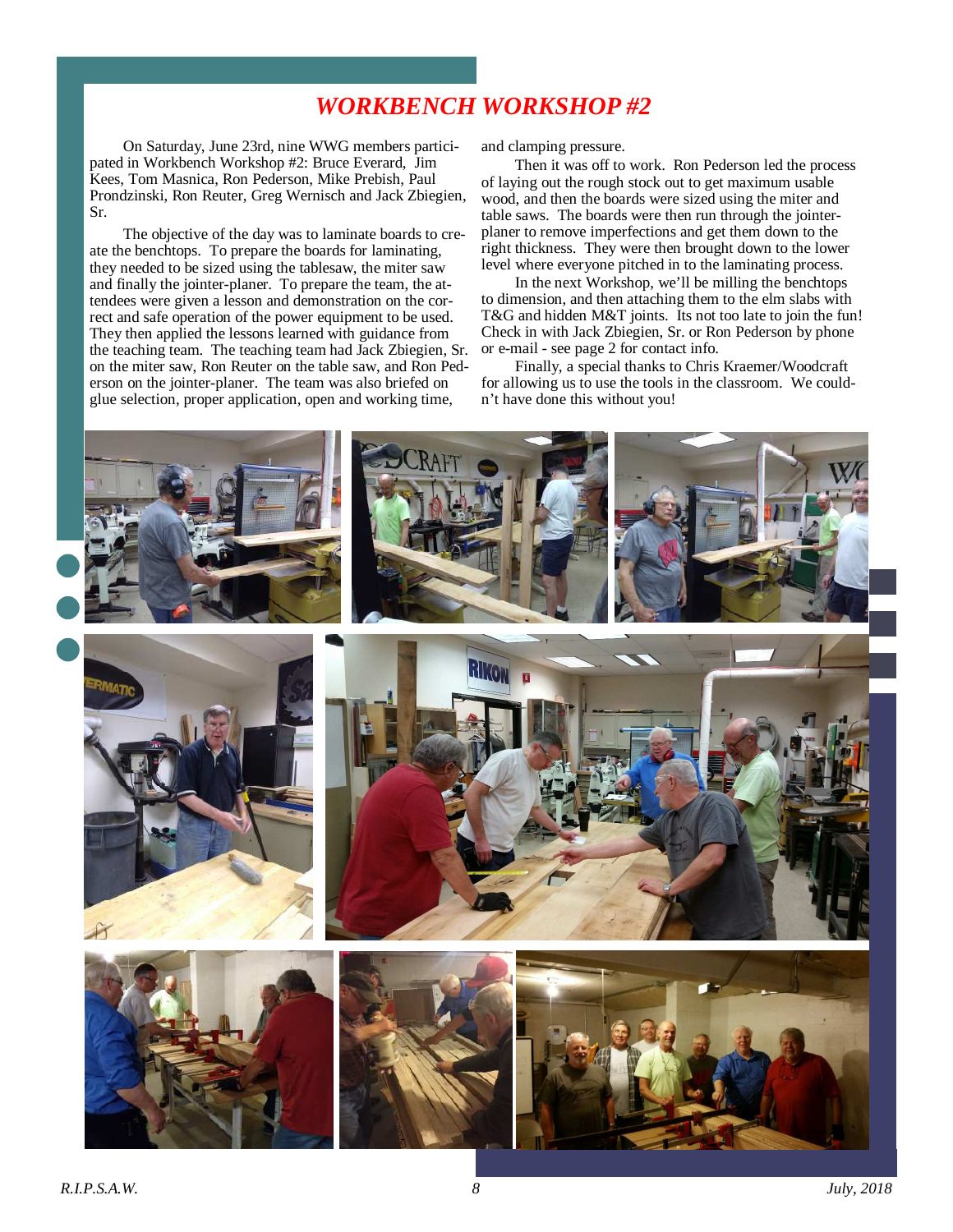